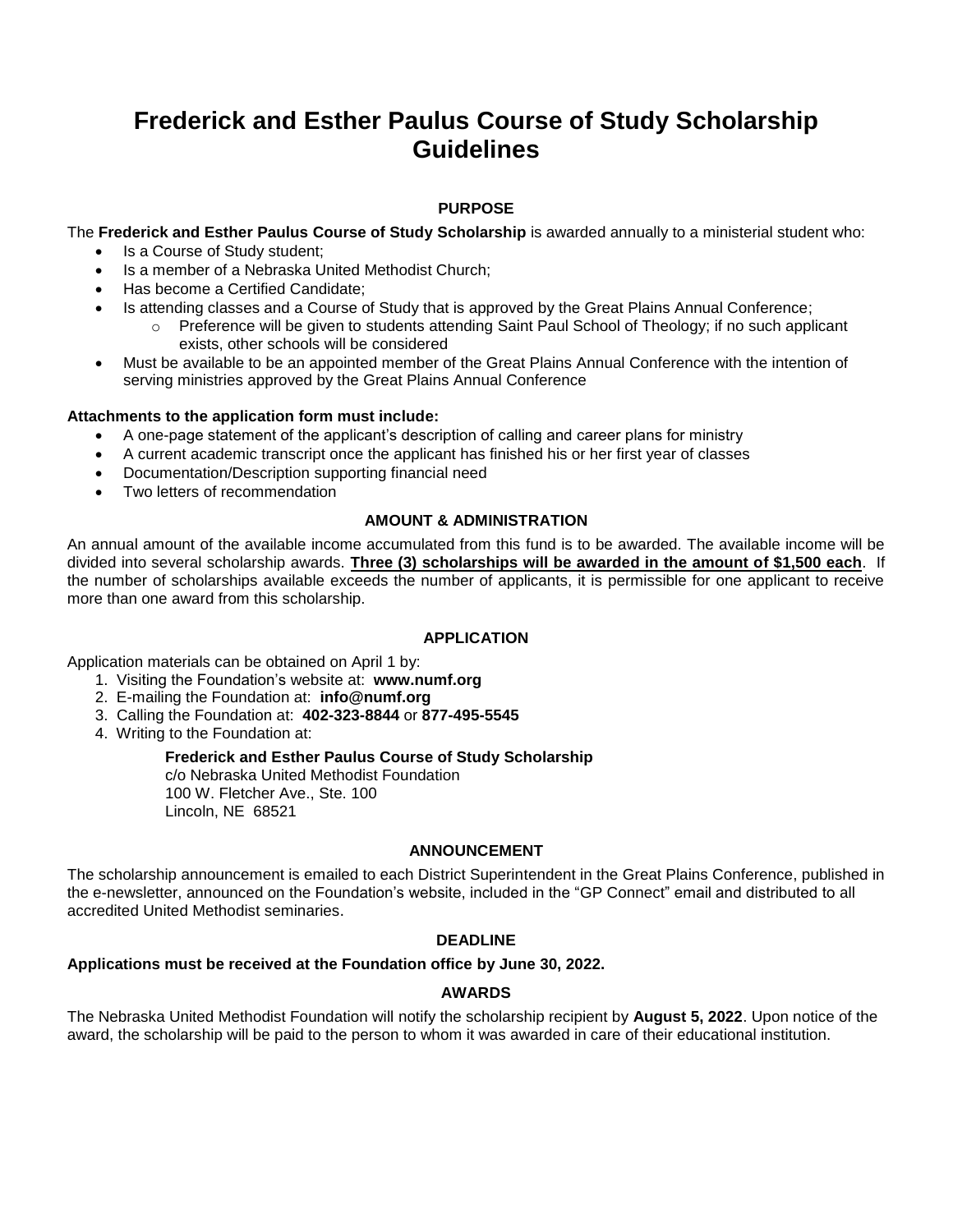# **Gifts From The Heart Course of Study Scholarship Guidelines**

## **PURPOSE**

The **Gifts From The Heart Course of Study Scholarship** is awarded annually to a ministerial student who:

- Is a Course of Study student:
- Is a member of a Nebraska United Methodist Church;
- Has become a Certified Candidate:
- Is attending classes and a Course of Study that is approved by the Great Plains Annual Conference;
- Must be available to be an appointed member of the Great Plains Annual Conference with the intention of serving ministries approved by the Great Plains Annual Conference

#### **Attachments to the application form must include:**

- A one-page statement of the applicant's description of calling and career plans for ministry
- A current academic transcript once the applicant has finished his or her first year of classes
- Documentation/Description supporting financial need
- Two letters of recommendation

#### **AMOUNT & ADMINISTRATION**

#### **An annual amount of \$1,000 will be awarded.**

#### **APPLICATION**

Application materials can be obtained on April 1 by:

- 1. Visiting the Foundation's website at: **www.numf.org**
- 2. E-mailing the Foundation at: **info@numf.org**
- 3. Calling the Foundation at: **402-323-8844** or **877-495-5545**
- 4. Writing to the Foundation at:

#### **Gifts From The Heart Course of Study Scholarship**

c/o Nebraska United Methodist Foundation 100 W. Fletcher Ave., Ste. 100 Lincoln, NE 68521

#### **ANNOUNCEMENT**

The scholarship announcement is emailed to each District Superintendent in the Great Plains Conference, published in the e-newsletter, announced on the Foundation's website, included in the "GP Connect" email and distributed to all accredited United Methodist seminaries.

#### **DEADLINE**

## **Applications must be received at the Foundation office by June 30, 2022.**

## **AWARDS**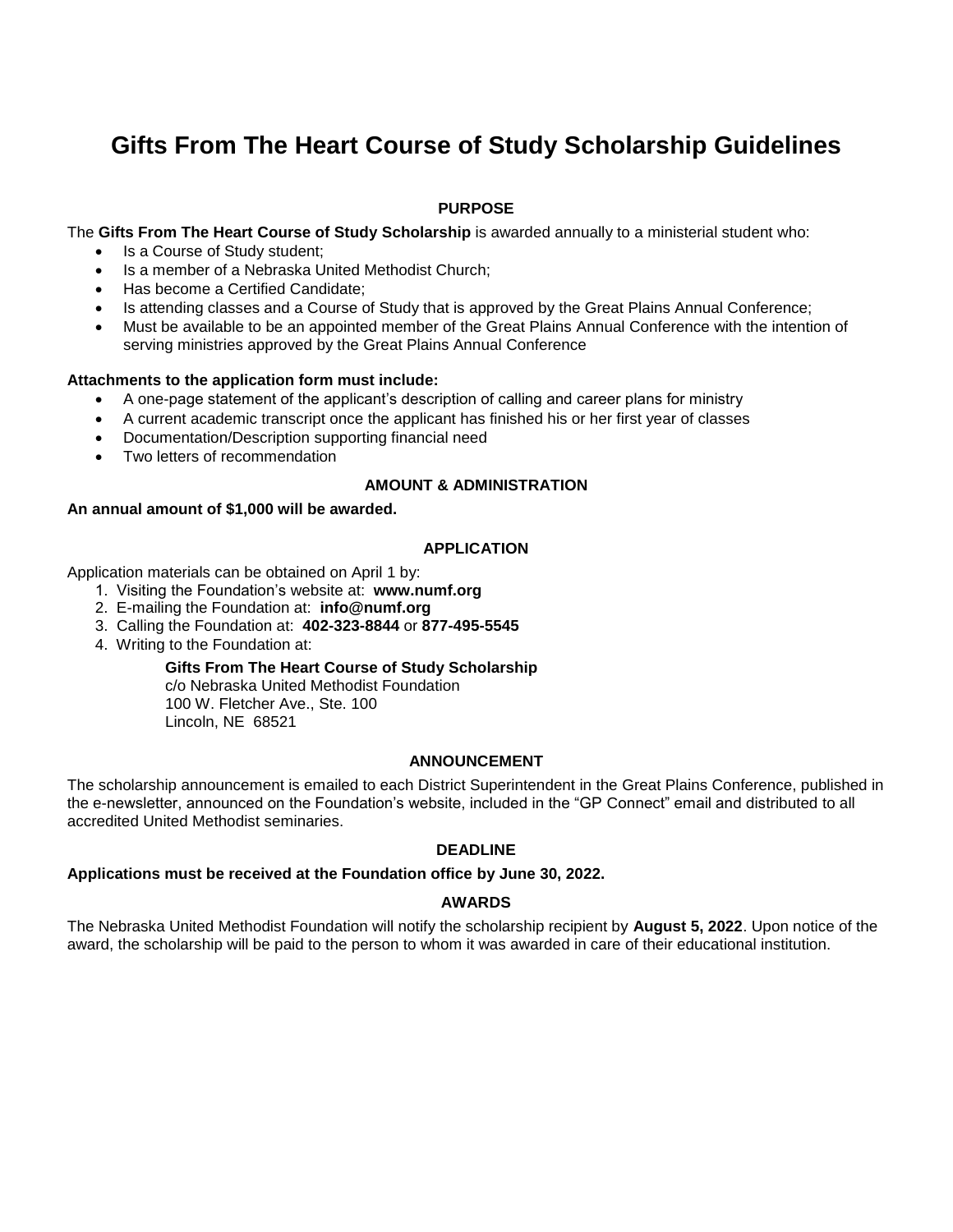# **Rev. George & Mrs. Wilma Clay Course of Study Scholarship Guidelines**

## **PURPOSE**

The **Rev. George & Mrs. Wilma Clay Course of Study Scholarship** is awarded annually to a ministerial student who:

- Is a Course of Study student;
- Is a member of a Nebraska United Methodist Church;
- Has become a Certified Candidate:
- Is attending classes and a Course of Study that is approved by the Great Plains Annual Conference;
	- o Preference will be given to students attending Saint Paul School of Theology or Perkins School of Theology; if no such applicant exists, other schools will be considered
- Must be available to be an appointed member of the Great Plains Annual Conference with the intention of serving ministries approved by the Great Plains Annual Conference
- Applicant must be in their second year of Course of Study/Seminary education.

#### **Attachments to the application form must include:**

- A one-page statement of the applicant's description of calling and career plans for ministry
- A current academic transcript once the applicant has finished his or her first year of classes
- Documentation/Description supporting financial need
- Two letters of recommendation

#### **AMOUNT & ADMINISTRATION**

An annual amount of the available income accumulated from this fund is to be awarded. The available income will be divided into several scholarship awards. **One (1) scholarship will be awarded in the amount of \$500**. If the number of scholarships available exceeds the number of applicants, it is permissible for one applicant to receive more than one award from this scholarship.

## **APPLICATION**

Application materials can be obtained on April 1 by:

- 1. Visiting the Foundation's website at: **www.numf.org**
- 2. E-mailing the Foundation at: **info@numf.org**
- 3. Calling the Foundation at: **402-323-8844** or **877-495-5545**
- 4. Writing to the Foundation at:

#### **Rev. George & Mrs. Wilma Clay Course of Study Scholarship**

c/o Nebraska United Methodist Foundation 100 W. Fletcher Ave., Ste. 100 Lincoln, NE 68521

## **ANNOUNCEMENT**

The scholarship announcement is emailed to each District Superintendent in the Great Plains Conference, published in the e-newsletter, announced on the Foundation's website, included in the "GP Connect" email and distributed to all accredited United Methodist seminaries.

#### **DEADLINE**

## **Applications must be received at the Foundation office by June 30, 2022.**

#### **AWARDS**